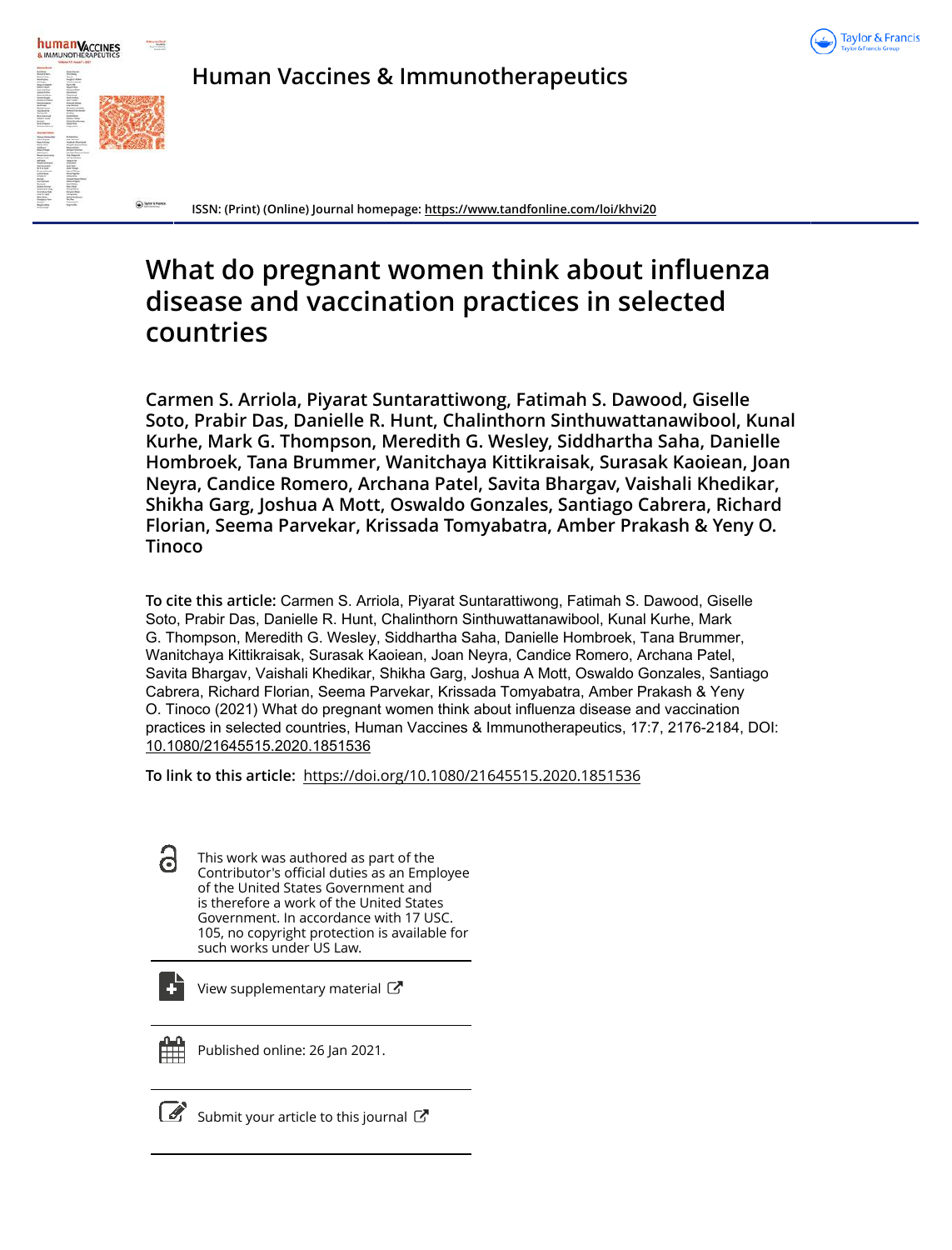



 $\bullet$  View related articles  $\mathbb{Z}$ 

View Crossmark data  $\mathbb{Z}$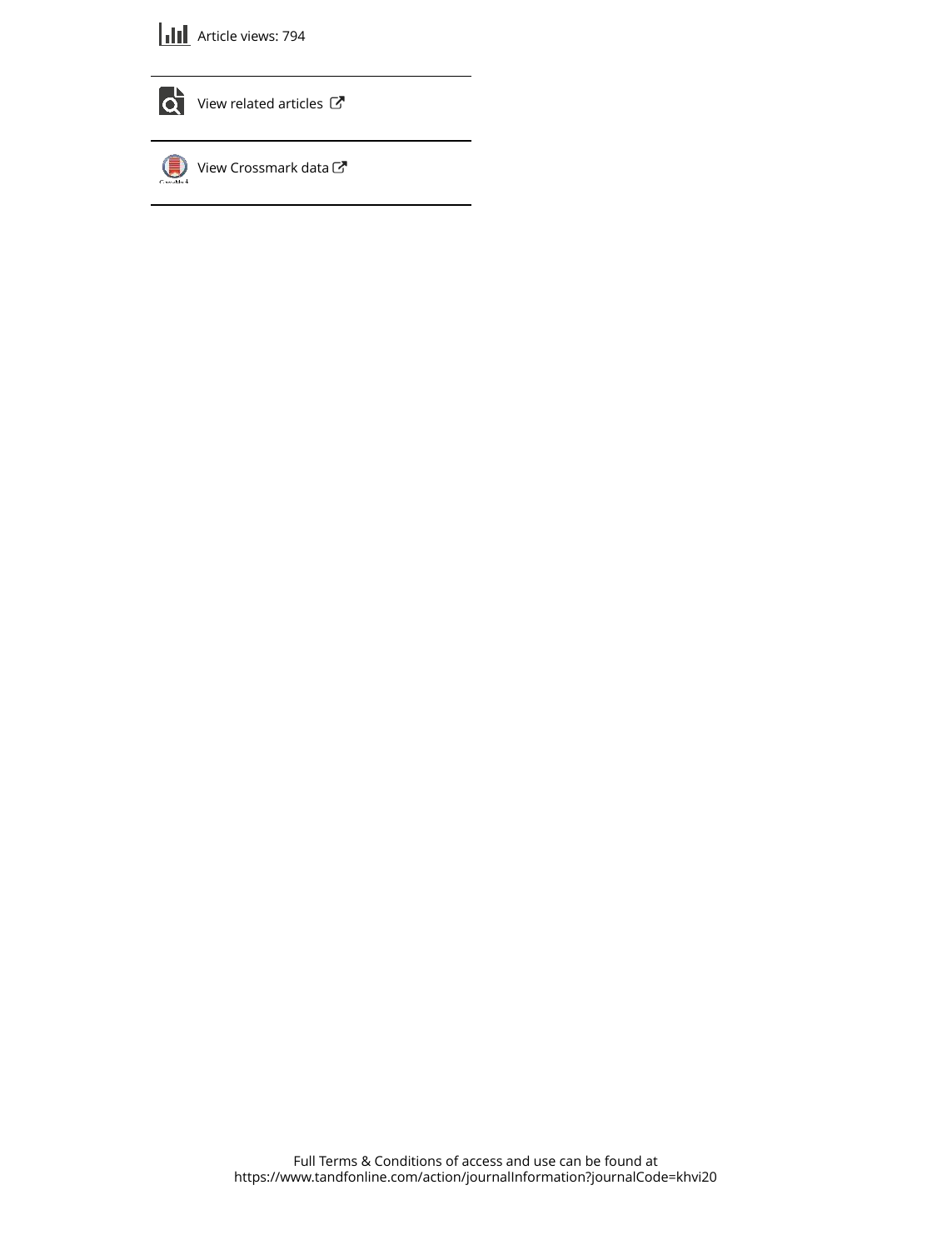#### RESEARCH PAPER

**a** OPEN ACCESS **a** Check for updates

# **What do pregnant women think about influenza disease and vaccination practices in selected countries**

C[a](#page-2-0)rmen S. Arriola<sup>a</sup>, Piyarat Suntarattiwong<sup>[b](#page-2-0)</sup>, Fatimah S. Dawood D<sup>a</sup>, Giselle Soto<sup>[c](#page-2-1)</sup>, Prabir Das<sup>[d](#page-2-1)</sup>, Dani[e](#page-2-1)lle R. Hunt<sup>e</sup>, Chalinthorn Sinthuwattanawibool<sup>[f](#page-2-2)</sup>, Kunal Kurh[e](http://orcid.org/0000-0002-6032-8943) D<sup>[d](#page-2-1)</sup>, M[a](#page-2-0)rk G. Thompson<sup>a</sup>, Meredith G. Wesley D<sup>a</sup>, Siddhartha Saha<sup>a</sup>, Dani[e](#page-2-1)lle Homb[r](http://orcid.org/0000-0003-4135-2259)oek<sup>e</sup>, Tana Brummer D<sup>e</sup>, Wanitchaya Kittikraisak<sup>[f](#page-2-2)</sup>, Surasak Kaoiean<sup>[g](#page-2-3)</sup>, Jo[a](http://orcid.org/0000-0003-3708-9750)n Neyra D<sup>[c](#page-2-1)</sup>, Candice Romero<sup>c</sup>, Archana Pate[l](http://orcid.org/0000-0002-2558-7421) D<sup>[h](#page-2-3)[,d](#page-2-1)</sup>, Sa[v](http://orcid.org/0000-0003-4718-3927)ita Bhargav D<sup>[d](#page-2-1)</sup>, V[a](#page-2-0)ishali Khedikar<sup>d</sup>, Shikha Garg<sup>a</sup>, Joshua A Mott<sup>[f](#page-2-2)[,a](#page-2-0)</sup>, Oswaldo Gonzales<sup>[i](#page-2-3)</sup>, Santiago Cabrera<sup>[j](#page-2-4)</sup>, Richard Florian<sup>[k](#page-2-4)</sup>, See[m](#page-2-5)a Parvekar<sup>i</sup>, Krissa[d](#page-2-1)a Tomyabatra<sup>m</sup>, Amber Prakash<sup>a</sup>, and Yeny O. Tino[c](#page-2-1)o <mark>D</mark>S

<span id="page-2-4"></span><span id="page-2-3"></span><span id="page-2-2"></span><span id="page-2-1"></span><span id="page-2-0"></span>a Influenza Division, Centers for Disease Control and Prevention, Atlanta, GA, USA; <sup>b</sup>Queen Sirikit National Institute of Child Health, Thailand Ministry of Public Health, Bangkok, Thailand; U.S. Naval Medical Research Unit No. 6, Bellavista, Peru; <sup>d</sup>Lata Medical Research Foundation, Nagpur, India; <sup>e</sup>Abt Associates, Atlanta, GA, USA; <sup>e</sup>Thailand Ministry of Public Health - US Centers for Disease Control and Prevention Collaboration, Nonthaburi, Thailand; <sup>g</sup>Rajavithi Hospital, Thailand Ministry of Public Health, Bangkok, Thailand; <sup>h</sup>Datta Meghe Institute of Medical Sciences, Sawangi, India; <sup>i</sup>Instituto Nacional Materno Perinatal, Lima, Peru; <sup>j</sup>Hospital Nacional Docente Madre Niño San Bartolomé, Lima, Peru; <sup>k</sup>Hospital Nacional Arzobispo Loayza, Lima, Peru; <sup>I</sup>Daga Memorial Government Women Hospital, Nagpur, India; mNopparat Rajathanee Hospital, Thailand Ministry of Public Health, Bangkok, Thailand

#### <span id="page-2-5"></span>**ABSTRACT**

**Introduction**: We evaluated knowledge, attitudes, and practices (KAP) related to influenza and influenza vaccination among pregnant women in three selected countries.

**Methods**: During 2017, pregnant women seeking antenatal care at hospitals at participating sites were enrolled. We described characteristics and responses to KAP questions. We also evaluated predictors associated with influenza vaccination during pregnancy at sites with substantial influenza vaccine uptake by multivariable logistic regression.

**Results**: Overall, 4,648 pregnant women completed the survey. There were substantial differences among the three survey populations; only 8% of the women in Nagpur had heard of influenza, compared to 90% in Lima and 96% in Bangkok (p-value<0.01). Despite significant differences in sociodemographic characteristics in the three populations, most participants across sites who were aware of influenza prior to study enrollment believe they and their infants are at risk of influenza and related complications and believe influenza vaccination is safe and effective. Half of women in Lima had verified receipt of influenza vaccine compared to  $<5\%$  in Bangkok and Nagpur ( $p$  < .05). For further analysis conducted among women in Lima only, household income above the poverty line (aOR: 1.38; 95%CI: 1.01, 1.88), having 8+ antenatal visits, compared to 0–4 (aOR: 2.41; 95%CI: 1.39, 2.87, respectively), having 0 children, compared to 2+ (aOR: 1.96; 95%CIs: 1.23, 3.12), and vaccination recommended by a health-care provider (aOR: 8.25; 95%CI: 6.11, 11.14) were strongly associated with receipt of influenza vaccine during pregnancy.

**Conclusions**: Our findings identify opportunities for targeted interventions to improve influenza vaccine uptake among pregnant women in these settings.

# **Introduction**

<span id="page-2-7"></span><span id="page-2-6"></span>Pregnant women and their infants are at increased risk for severe influenza illness. $1-4$  Influenza vaccination is the best way to prevent influenza disease. Since 2012, the World Health Organization has recommended that countries prioritize pregnant women when considering target groups for influenza vaccination programs.[5](#page-9-1) An increasing number of middle-income countries are adopting policies for vaccinating pregnant women against influenza. However, influenza vaccination policy and implementation vary by country and region with few countries in Southeast Asia, the Western Pacific and Africa having influenza vaccination policies that target pregnant women.<sup>6</sup> In countries where influenza vaccines are recommended for pregnant women, studies have identified health-care provider recommendation, referral,

<span id="page-2-10"></span><span id="page-2-9"></span>women's knowledge, attitudes and beliefs about influenza and influenza vaccine as important predictors of influenza vaccine acceptance among pregnant women, but available data are limited.<sup>7-14</sup> Understanding predictors of vaccination against influenza among pregnant women in low- and upper-middle-income countries is important and may inform strategies for improving vaccine uptake in this population. Using data from a multicountry prospective cohort study conducted in a low middleincome country (India) and two upper middle-countries (Peru and Thailand, Table  $1$ <sup>15</sup> we assessed what factors were associated with influenza vaccination among pregnant women by evaluating knowledge, attitudes, and practices related to influenza and influenza vaccination.

<span id="page-2-8"></span>CONTACT Carmen S. Arriola **C** wus3@cdc.gov **Influenza Division, Centers for Disease Control and Prevention, Atlanta, GA 30329, USA.** Supplemental data for this article can be accessed on the [publisher's website](https://doi.org/10.1080/21645515.2020.1851536).

#### This work was authored as part of the Contributor's official duties as an Employee of the United States Government and is therefore a work of the United States Government. In accordance with 17 USC. 105, no copyright protection is available for such works under US Law.

This is an Open Access article distributed under the terms of the Creative Commons Attribution-NonCommercial-NoDerivatives License (http://creativecommons.org/licenses/by-nc-nd/4.0/). which permits non-commercial re-use, distribution, and reproduction in any medium, provided the original work is properly cited, and is not altered, transformed, or built upon in any way.

#### ARTICLE HISTORY

Received 31 July 2020 Revised 20 October 2020 Accepted 11 November 2020

#### **KEYWORDS**

Pregnant women; influenza; influenza vaccination; knowledge; attitudes; practices

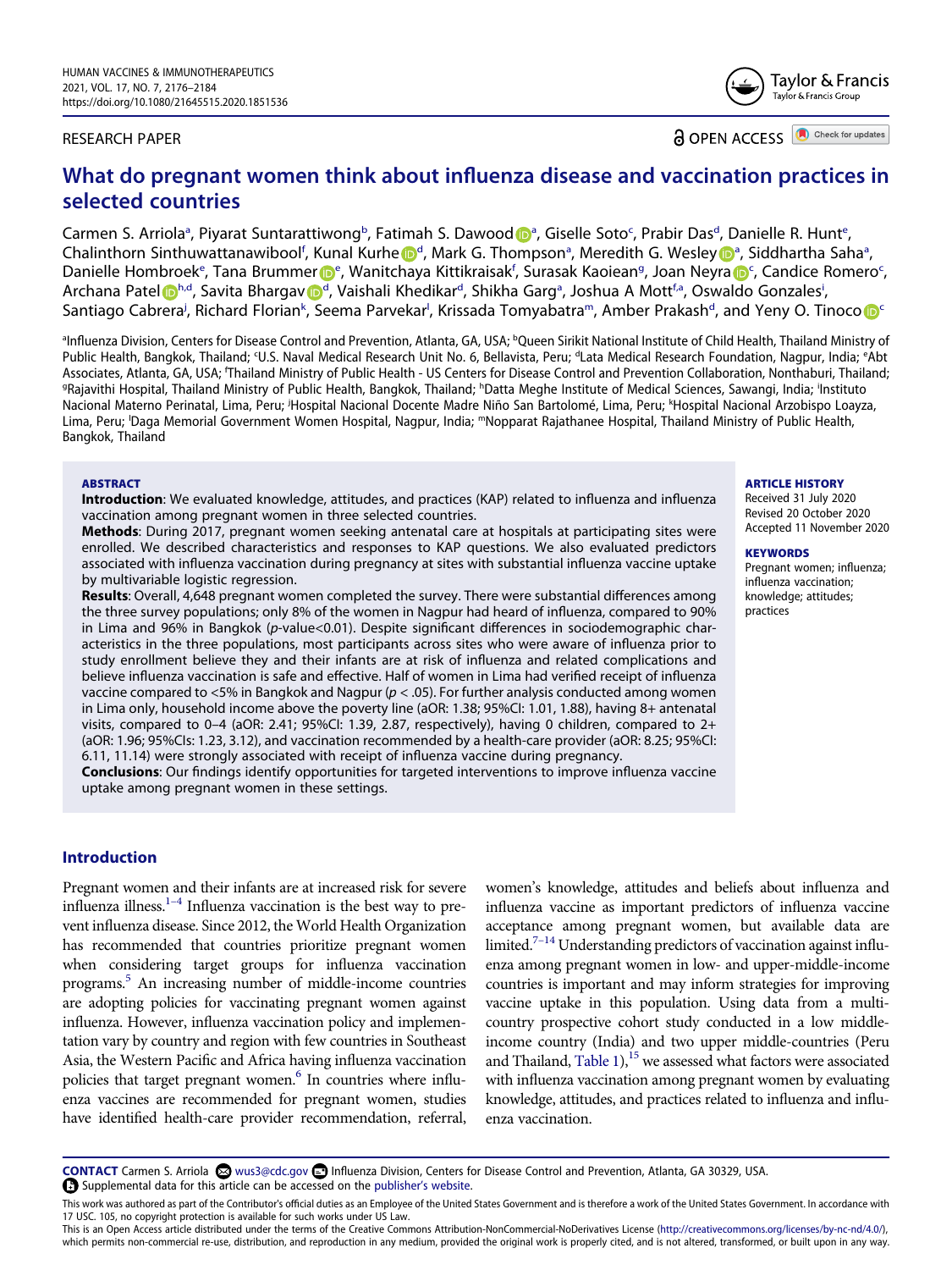#### **Methods**

#### **Setting**

During 2017, pregnant women were enrolled from antenatal clinics at two tertiary/referral level hospitals in Bangkok, Thailand; four tertiary/referral level hospitals in Lima, Peru; and one secondary/referral level hospital in Nagpur, India. Detailed study methods and site descriptions have been pre-viously published.<sup>[15](#page-9-4)</sup>

<span id="page-3-4"></span><span id="page-3-3"></span><span id="page-3-2"></span><span id="page-3-1"></span>Influenza vaccination policies for pregnant woman differed by study site [\(Table 1](#page-3-0)). In Thailand, a policy offering influenza vaccination free of charge to pregnant women in their second and third trimesters of gestation was implemented in 2009; however, vaccination coverage in this group was reported to be low (range 0.9% to 1.1%) during the first 3 y of policy implementation.<sup>16</sup> In 2017, the Thailand Ministry of Health provided influenza vaccines to pregnant women using vaccination campaigns held approximately from June to August. In Peru, a policy offering influenza vaccination to pregnant women starting at 20 weeks of gestation was implemented in 2010 after the  $2009$  influenza pandemic,  $17,18$  $17,18$  and coverage in this group was reported to be  $\sim$ 19% in 2016.<sup>19</sup> The Government of Peru provides influenza vaccine free of charge during vaccination campaigns and recommends influenza vaccination for pregnant woman.<sup>[20](#page-10-2)</sup> In 2017, influenza vaccine campaigns were held in Peru during May through December. In India, influenza vaccination policies vary by state. In Maharashtra state, which includes the city of Nagpur, influenza vaccination has been recommended for pregnant women since 2015. During 2015–2016, vaccination was recommended only during the third trimester, and in 2017, the recommendation was expanded to include the second and third trimesters. Influenza vaccination is provided by the Government free of charge and given in ANC clinics on optional basis irrespective of the influenza season. Reports from 2015 show that only about 8% of the eligible pregnant population in Maharashtra were vaccinated against influenza.<sup>[21](#page-10-3)</sup>

#### <span id="page-3-5"></span>**Participants**

Pregnant women were eligible for study participation if they were ≥18 y old and with at least 8 weeks of pregnancy remaining before the end of the influenza season in their countries.<sup>[15](#page-9-4)</sup> Following the same protocol, participants completed an interview at enrollment that collected data on

<span id="page-3-6"></span>sociodemographic characteristics and asked whether the participant had heard of influenza and influenza vaccine prior to study enrollment.<sup>[22](#page-10-4)</sup> If the participant indicated they had heard of influenza prior to study enrollment, they were asked additional questions regarding knowledge, attitudes, and practices of influenza disease and vaccination (Supplementary material).<sup>[22–24](#page-10-4)</sup> At the end of pregnancy, participants completed a second survey that collected information on whether they had received a recommendation for influenza vaccination from a health-care provider and were vaccinated during the current pregnancy. Participants were eligible for inclusion in this analysis if they completed both an enrollment interview and end of pregnancy interview. For those with available medical records, chart abstraction was performed at the end of pregnancy to obtain information on the number of antenatal visits and pregnancy course. The number of antenatal visits was obtained primarily from chart abstraction, or the end of pregnancy survey was used if missing. For participants who reported receiving influenza vaccine during the current pregnancy, vaccination status was verified using medical records such as vaccination cards or hospital vaccination records.[15](#page-9-4)

#### **Variables**

<span id="page-3-9"></span><span id="page-3-8"></span><span id="page-3-7"></span>After initial exploration of interview data, we collapsed levels of responses for the final analysis. For example, 'strongly agree' and 'agree' were collapsed to 'agree'; and 'strongly disagree' and 'disagree' were collapsed to 'disagree'. We present responses by original categories as supplemental material. Age was categorized in two groups (18–34 and ≥35 y). For *per capita income*, a dichotomous variable (above/below poverty line) was created based on local poverty cutoffs for monthly per capita income (Thailand: 3165 Thai Baht<sup>[25](#page-10-5)</sup>; Peru: 338 Peruvian Nuevos Soles<sup>[26](#page-10-6)</sup>). To assess self-perceived health status, we used a visual analogue scale similar to a previously validated "thermometer scale";<sup>[27](#page-10-7)</sup> participants were asked to rate from 0 to 100 where 100 meant the best health they could imagine at the time of enrollment interview. The variable 'any chronic conditions' included any underlying medical condition reported at enrollment, end of pregnancy questionnaire or identified by medical chart review.

<span id="page-3-0"></span>**Table 1.** Influenza vaccination policies for pregnant women at study sites during the study period.

|         | Recommendation                                                                | Year recommen-<br>dation began | Vaccine financing                           | Strategy for vaccine distribution                                                                                              |
|---------|-------------------------------------------------------------------------------|--------------------------------|---------------------------------------------|--------------------------------------------------------------------------------------------------------------------------------|
| Nagpur  | Recommended for pregnant women<br>starting at 13 weeks gestation <sup>a</sup> | 2015                           | Provided by<br>government free of<br>charge | Vaccine was introduced by government in 2015. It is given in ANC<br>clinics on optional basis irrespective of Influenza season |
| Lima    | Recommended for pregnant women<br>starting at 20 weeks gestation              | 2010                           | Provided by<br>government free of<br>charge | Vaccine campaigns (May-December)                                                                                               |
| Bangkok | Recommended for pregnant women<br>starting at 13 weeks gestation              | 2009                           | Provided by<br>government free of<br>charge | Vaccine campaigns (June-August)                                                                                                |

a Third trimester (≥28 weeks gestation) only during 2015 and 2016. Recommendation expanded to include the second trimester (13–27 weeks gestation) in 2017.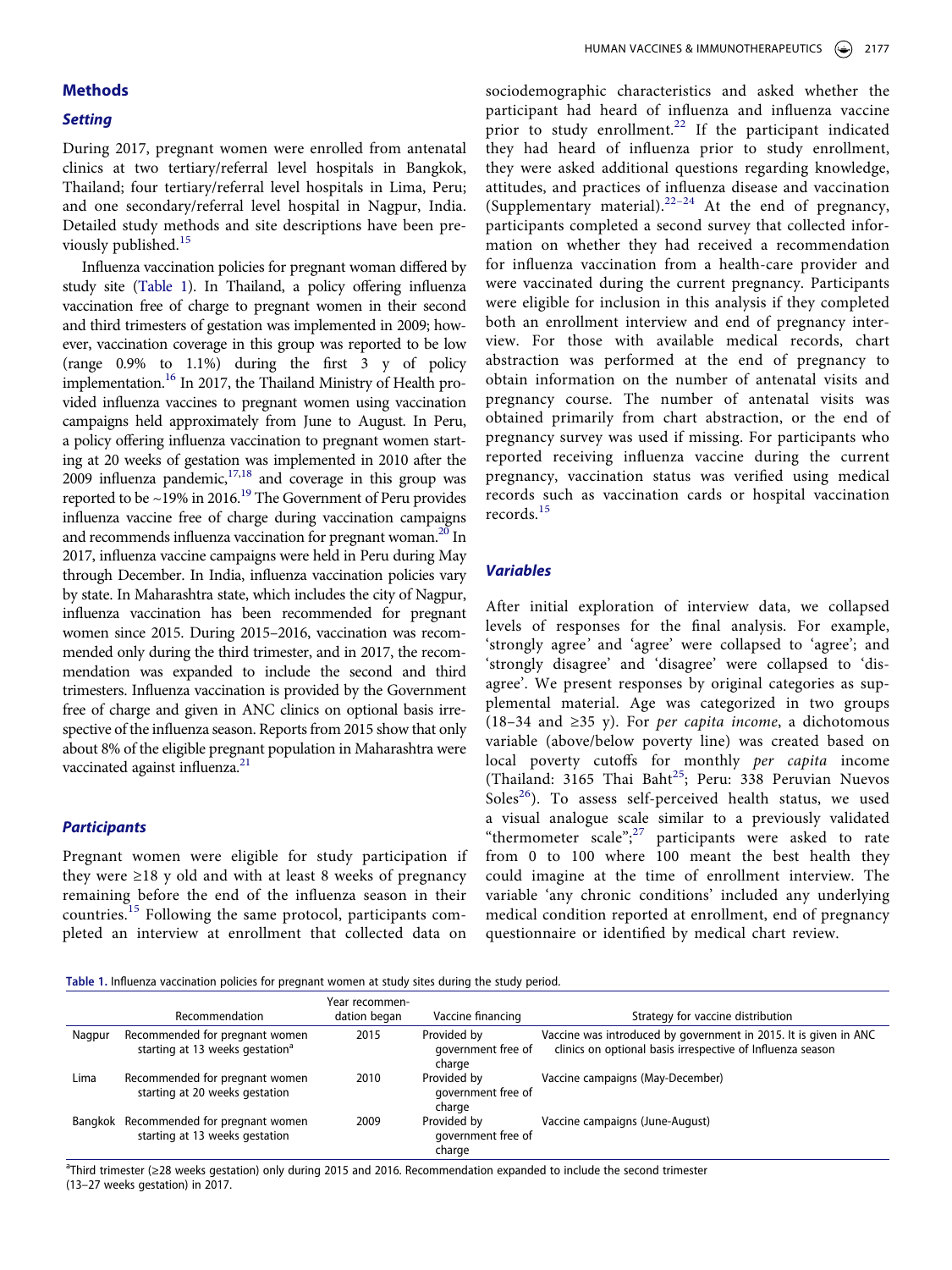# **Statistical methods**

We calculated frequencies of socio-demographic characteristics, underlying conditions, gestational diabetes, gestational hypertension, self-perceived health score, influenza vaccination status, receipt of influenza vaccination recommendations and knowledge of influenza for the full cohort and by site. Among participants who had heard about influenza and influenza vaccine, we also calculated frequencies of responses to questions related to knowledge, attitudes and practices of influenza, overall and by site. We performed Chi-square or Kruskal–Wallis test to evaluate differences between sites. A two-tailed p-value of <0.05 was considered significant.

To identify predictors of influenza vaccination, we developed a multivariable logistic regression model for each site among participants who had heard of influenza disease and vaccination. The models were built with self-reported or verified influenza vaccination as the outcome variable and the following variables selected *a priori*: age (18–34 and ≥35 y), education-level (none, primary, secondary, post-secondary /university), marital status (married/living together, single/ widowed/divorced/separated), occupation (working outside home or not), having health insurance, per capita income (above/below the poverty line), number of people living in the household, number of antenatal care (ANC) visits during pregnancy  $(0-4,5-7,8+$  visits),<sup>[28](#page-10-8),[29](#page-10-9)</sup> number of children, gestational diabetes, gestational hypertension, having any chronic medical condition, being previously vaccinated against influenza, self-perceived health score, receipt of influenza vaccination recommendation, and perceptions about influenza disease and influenza vaccination. We present crude and adjusted odds ratios (aOR) as well as the 95% confidence intervals (CI). All analyses were performed in R (version 3.4.4) and RStudio (version 1.1.463).

#### <span id="page-4-0"></span>**Ethics**

The study protocol was approved by local Institutional Review Boards (IRB) at each site. The study was approved by the Naval Medical Research Unit 6 IRB (Protocol NAMRU6.2016.0015) in compliance with all applicable Federal regulations governing the protection of human subjects and by the Abt Associates IRB. The IRB of the US Centers for Disease Control and Prevention relied on the review of the Abt Associates IRB. All participants provided written informed consent.

#### **Results**

There were 8,034 women approached and screened and 4,777 participants enrolled in the study. Of those, we excluded 129 (3%) with incomplete end-of-pregnancy interviews. The final sample for this study was of 4,648 participants: 1,967 (42%) from Nagpur, 1,548 (33%) from Lima, and 1,133 (24%) from Bangkok.

[Table 2](#page-5-0) summarizes participants' characteristics by site. Overall, participants from Nagpur were younger with 98% between 18 and 34 y old as compared to 84% in Lima and 80% in Bangkok (p-value<0.01). Ninety-seven percent of the Nagpur participants reported not working outside home vs

70% in Lima and 29% in Bangkok (p-value<0.01). Moreover, participants from Nagpur had the lowest rates of being insured (9%) compared to 74% in Lima and 94% in Bangkok (p-value<0.01). Fifty-nine percent of the participants in Lima reported living below the poverty line and 28% in Bangkok (p-value<0.01); data were not available for Nagpur. Bangkok participants had the highest rates of 8+ antenatal visits during this pregnancy (82%) versus 39% in Lima and 10% in Nagpur (p-value<0.01). Fifty percent of the participants in Lima had verified influenza vaccination during the current season whereas less than 2% of the participants each from Bangkok and Nagpur had verified vaccination. Receipt of influenza vaccination recommendation by a health-care provider varied drastically by site (1%, 60% and 17% in Nagpur, Lima and Bangkok, respectively; p-value<0.01). Finally, only 8% of the Nagpur participants had heard of influenza, compared to 90% in Lima and 96% in Bangkok ( $p$ -value<0.01).

[Table 3](#page-6-0) shows responses to questions about perceptions of influenza among those who had heard of it ( $n = 2,651$ ; 167 in Nagpur, 1,399 in Lima, and 1,085 in Bangkok). To the question "How worried are you about getting sick with the flu", most of Nagpur participants (88%) responded "Very or somewhat worried", compared to 49% in Lima and Bangkok. To the questions, "If a pregnant woman gets the flu, how likely is it that the flu will harm her" and "If a pregnant woman gets the flu, how likely is it that the flu will harm her baby", the majority of participants at all three sites responded "Very or somewhat likely (92% and 96% in Nagpur, 79% and 79% in Lima and 92% and 95% in Bangkok, respectively). [Table 4](#page-6-1) shows responses to questions about perceptions of influenza vaccine among those who had heard of it ( $n = 2,198; 43/167, 26%$  in Nagpur, 1,240/ 1,399, 89% in Lima, and 915/1,085, 84% in Thailand). To the questions "How well do you think the flu vaccine works in protecting pregnant women from getting the flu", and "When a pregnant woman receives the flu vaccine, how well do you think the flu vaccine works in protecting her baby from the flu after her baby is born", the large majority of Nagpur participants (>97%) responded "very or somewhat well" to both questions, compared to 69% and 60% in Lima and 92% and 87% in Bangkok. Likewise, to the questions, "How safe do you think flu vaccines are for pregnant women" and "When a pregnant woman receives the flu vaccine, how safe do you think that vaccine is for her baby", the large majority of Nagpur participants (>97%) responded "Completely, very or somewhat safe" to both questions, compared to 71% and 67% in Lima and 87% and 83% in Bangkok. Finally, to the question "Please indicate how much you agree or disagree with the following statement: pregnant women should get the flu vaccine", all Nagpur participants agreed (100%), versus 80% in Lima and 90% in Bangkok. Likewise, to the question "Do you think that a breastfeeding mother should get the flu vaccine if she did not already receive it while pregnant", all Nagpur participants agreed, versus 52% in Lima and 45% in Bangkok.

Television or radio news were the most common sources of information about influenza vaccine for participants at all sites (range: 32–46%), followed by primary care provider (18%) and newspaper or magazine (17%) in Nagpur, community healthcare providers (13%) and workplace (8%) in Lima, and social network sites (15%) and signs or billboards (11%) in Bangkok.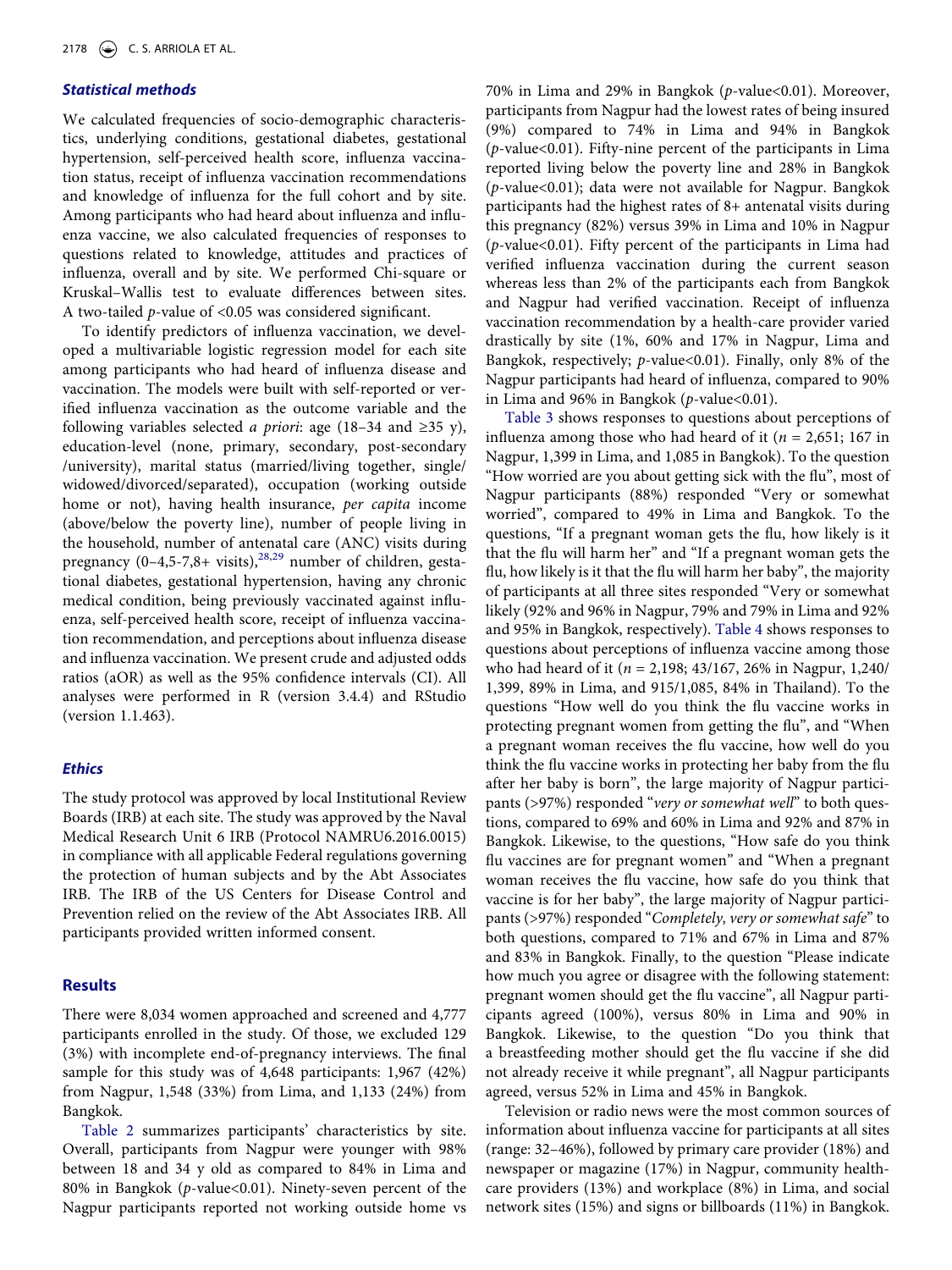#### <span id="page-5-0"></span>**Table 2.** Characteristics of participants by site  $(n = 4.648)$ .

|                                                                         | Overall       | Nagpur      | Lima           | Bangkok      |           |
|-------------------------------------------------------------------------|---------------|-------------|----------------|--------------|-----------|
|                                                                         | Total         | All         | All            | All          |           |
|                                                                         | n(%)          | n(%)        | n(%)           | n(%)         | p-Value   |
| All                                                                     | 4,648         | 1,967(42)   | 1,548 (33)     | 1,133 (24)   |           |
| Age-group (years)                                                       |               |             |                |              |           |
| $18 - 34$                                                               | 4,127 (89)    | 1,925 (98)  | 1,297 (84)     | 905 (80)     | < 0.01    |
| $\geq$ 35                                                               | 521 (11)      | 42(2)       | 251 (16)       | 228 (20)     |           |
| Education                                                               |               |             |                |              |           |
| None                                                                    | 79 (2)        | 37(2)       | 4(0.3)         | 38(3)        | < 0.01    |
| Primary                                                                 | 927 (20)      | 343 (18)    | 121(8)         | 463 (41)     |           |
| Secondary                                                               | 2,349 (51)    | 1,174 (60)  | 899 (58)       | 276 (24)     |           |
| Post-secondary/University                                               | 1,278 (27)    | 406 (21)    | 522 (34)       | 350 (31)     |           |
| Marital status                                                          |               |             |                |              |           |
| Married/living together                                                 | 4,355 (94)    | 1,962 (100) | 1,283 (83)     | 1,110 (98)   | < 0.01    |
| Single/Widowed/Divorced/Separated                                       | 287(6)        | 3(0)        | 262 (17)       | 22(2)        |           |
| Occupation                                                              |               |             |                |              |           |
| Does not work outside home                                              | 3,297 (71)    | 1,888 (97)  | 1,085 (70)     | 324 (29)     | < 0.01    |
| Works outside home                                                      | 1,338 (29)    | 68(3)       | 462 (30)       | 808 (71)     |           |
| Has health insurance                                                    | 2,360 (51)    | 167(9)      | 1,136 (74)     | 1,057 (94)   | < 0.01    |
| Monthly per capita income <sup>a</sup>                                  |               |             |                |              |           |
| Below poverty line                                                      | 1,222 (46)    |             | 909 (59)       | 313 (28)     | < 0.01    |
| Above poverty line                                                      | 1,459 (54)    |             | 639 (41)       | 820 (72)     |           |
| Number of people living in the household, excluding the mother          |               |             |                |              |           |
| $0 - 2$                                                                 | 2,254 (48)    | 718 (37)    | 759 (49)       | 777 (69)     | < 0.01    |
| $3 - 4$                                                                 | 1,349 (29)    | 625 (32)    | 505 (33)       | 219 (19)     |           |
| $5+$                                                                    | 1,033 (22)    | 621 (32)    | 278 (18)       | 134 (12)     |           |
| Number of ANC visits during pregnancy                                   |               |             |                |              |           |
| $0 - 4$                                                                 | 1,144(25)     | 679 (36)    | 429 (29)       | 36(3)        | < 0.01    |
| $5 - 7$                                                                 | 1,655 (36)    | 1,019 (54)  | 475 (32)       | 161(15)      |           |
| $8+$                                                                    | 1,671 (36)    | 196 (10)    | 578 (39)       | 897 (82)     |           |
| Number of children                                                      |               |             |                |              |           |
| 0                                                                       | 2,220 (48)    | 969 (49)    | 765 (50)       | 486 (43)     | < 0.01    |
| $\mathbf{1}$                                                            | 1,711 (37)    | 807 (41)    | 477 (31)       | 427 (38)     |           |
| $2+$                                                                    | 704 (15)      | 183(9)      | 301 (20)       | 220 (19)     |           |
| <b>Gestational diabetes</b>                                             | 162(3)        | 3(0)        | 40(3)          | 119 (11)     | < 0.01    |
| Gestational hypertension                                                | 318(7)        | 162(8)      | 86 (6)         | 70(6)        | < 0.01    |
| Any chronic condition <sup>b</sup>                                      | 175(4)        | 88 (4)      | 33(2)          | 54(5)        | < 0.01    |
| Received influenza vaccination in current season (verified)             | 785 (17)      | 10(1)       | 770 (50)       | 5(0)         | < 0.01    |
| Received influenza vaccination in current season (self-report/verified) | 945 (20)      | 14(1)       | 900 (58)       | 31(3)        | < 0.01    |
| Ever previously vaccinated against influenza                            | 636/2330 (27) | 0/70(0)     | 439/1,305 (34) | 197/955 (21) | < 0.01    |
| Received influenza vaccination in a previous pregnancy <sup>c</sup>     | 229/1433 (16) | 0/40(0)     | 203/785 (23)   | 26/608(4)    | < 0.01    |
| Receipt of influenza vaccination recommendation by healthcare provider  | 1,096 (24)    | 13(1)       | 894 (60)       | 189 (17)     | < 0.01    |
| Self-perceived health score                                             |               |             |                |              |           |
| Median (interguartile range: 0.25, 0.75)                                | 90 (80,99)    | 99 (90,100) | 70 (50,80)     | 90 (80,100)  | $< 0.01*$ |
| Heard of influenza prior to enrollment                                  | 2651 (57)     | 167(8)      | 1,399 (90)     | 1,085 (96)   | < 0.01    |
|                                                                         |               |             |                |              |           |

<sup>a</sup>lncome: (India: data not available; Thailand: Monthly income per capita ≥3,165 TBH; Peru: Monthly income per capita ≥338 soles). <sup>b</sup>Derived variable. <sup>c</sup>Among those with a previous pregnancy and with self-response for vaccination (yes/no) ( $n = 1,433$ ). \* Kruskal–Wallis test (All other tested by Chi-square test).

Missing data: Education (n = 15), Marital status (n = 2), Occupation (n = 13), Have health insurance (n = 21), Monthly family income (n = 6), Number of people living in the household (n = 12), Number of ANC visits during pregnancy (n = 178), Number of children (n = 13), Proxy for vaccination (n = 9), Previously vaccinated (n = 2,318), Received vaccination in previous pregnancy ( $n = 1,442$  of those who had a previous pregnancy: 2,874), Receipt of vaccination recommendation by a healthcare provider ( $n = 92$ ), Self-perceived health score ( $n = 24$ ), Heard of influenza prior to enrollment ( $n = 1$ ).

The multivariable analysis for predictors of influenza vaccination was performed with the data from Lima only ( $n = 1,240$ ) because the other sites did not have significant numbers of vaccinated participants (<5%). We found significant associations between influenza vaccination and receipt of vaccination recommendation by a health-care provider (aOR: 8.25; 95%CI: 6.11, 11.14); being above the poverty line (aOR: 1.38; 95%CI: 1.01, 1.88); having 8+ antenatal visits, compared to 0–4 (aOR: 2.41; 95%CI: 1.39, 2.87, respectively); and, having 0 children, compared to 2+ (aORs: 1.96; 95%CIs: 1.23, 3.12), after adjustment for other covariates [\(Table 5\)](#page-7-0). Among participants in Lima, over 80% (727/900) received vaccination at the study hospitals and 10% (90/900) received vaccination from a community health provider. Vaccination rates among participants per study hospital ranged from 35% to 65%. When we stratified vaccination according to health-care provider

recommended vaccination, vaccination rates were 77% (690/ 894) among those who received a recommendation from a health-care provider compared to 32% (188/584) among those who did not  $(p$ -value< $0.001$ ).

Among participants in Bangkok and Nagpur, we evaluated variables associated with receipt of an influenza vaccination recommendation from a health-care provider by site. In Bangkok, 40% (76/189) of participants who received influenza vaccination recommendations had a post-secondary education, versus 29% (273/938) among those who did not receive a recommendation ( $p$ -value = 0.01). Those who received a recommendation were more likely to work outside home (78% (147/189) vs 70% (656/938), p-value = 0.04), have received influenza vaccination in the past (32% (55/169) vs 18% (142/ 768); p-value<0.001) and know about influenza (100% (188/189) vs 95% (891/938); p-value = 0.01). In Nagpur, 69% (9/13) of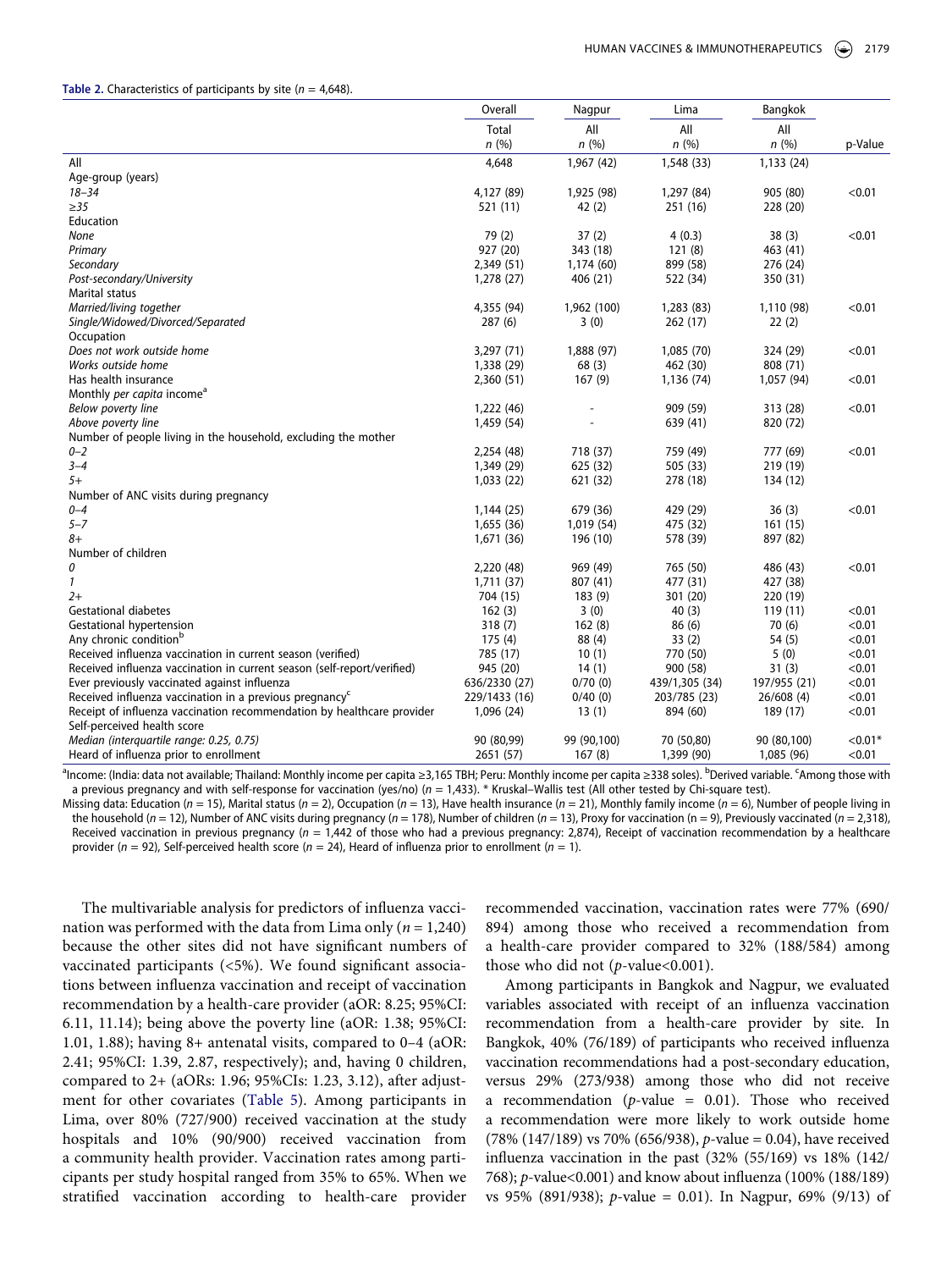#### 2180  $\left(\bigcirc\right)$  C. S. ARRIOLA ET AL.

#### <span id="page-6-0"></span>Table 3. Attitudes about influenza illness among those who have heard of influenza prior to enrollment (n = 2,651).

|                                                                                     |                   | <b>Sites</b>    |                   |                   |                 |
|-------------------------------------------------------------------------------------|-------------------|-----------------|-------------------|-------------------|-----------------|
|                                                                                     | Overall           | India           | Peru              | Thailand          |                 |
|                                                                                     | $n = 2,651 n$ (%) | $n = 167 n$ (%) | $n = 1.399 n$ (%) | $n = 1.085 n$ (%) | <i>p</i> -Value |
| How worried are you about getting                                                   |                   |                 |                   |                   | < 0.01          |
| sick with the flu?                                                                  |                   |                 |                   |                   |                 |
| Very or somewhat worried                                                            | 1.354(51)         | 147 (88)        | 678 (48.5)        | 529 (49)          |                 |
| Not too worried or not worried at all                                               | 1,276 (48)        | 15(9)           | 712 (51)          | 549 (51)          |                 |
| Unknown                                                                             | 18(1)             | 5(3)            | 7(0.5)            | 6(<1)             |                 |
| If a pregnant woman gets the flu, how likely is that the flu will harm<br>her?      |                   |                 |                   |                   | < 0.01          |
| Very or somewhat likely                                                             | 2.258(85)         | 153 (92)        | 1,104 (79)        | 1,001 (92)        |                 |
| Very or somewhat unlikely                                                           | 211(8)            | 8(5)            | 162(12)           | 41 $(4)$          |                 |
| Unknown                                                                             | 178(7)            | 6(3)            | 129(9)            | 43 (4)            |                 |
| If a pregnant woman gets the flu, how likely is that the flu will harm<br>her baby? |                   |                 |                   |                   | < 0.01          |
| Very or somewhat likely                                                             | 2.282(86)         | 157 (96)        | 1,097 (79)        | 1,028 (95)        |                 |
| Very or somewhat unlikely                                                           | 160(6)            | 3(2)            | 129(9)            | 28(2)             |                 |
| <b>Unknown</b>                                                                      | 204(8)            | 4(2)            | 171 (12)          | 29(3)             |                 |

Note: Positive ("Very worried" and "Somewhat worried"; "Very likely" and "Somewhat likely") and negative ("Not too worried" and "Not worried at all"; "Very unlikely" and "Somewhat unlikely") answers have been collapsed.

<span id="page-6-1"></span>Table 4. Attitudes about influenza vaccine among those who have heard of influenza and influenza vaccine prior to enrollment (n = 2,198).

|                                                                                                                                                            |            |          | <b>Sites</b>                                                       |          |                 |
|------------------------------------------------------------------------------------------------------------------------------------------------------------|------------|----------|--------------------------------------------------------------------|----------|-----------------|
|                                                                                                                                                            | Overall    | India    | Peru                                                               | Thailand |                 |
|                                                                                                                                                            |            |          | $n = 2,198$ n (%) $n = 43$ n (%) $n = 1,240$ n (%) $n = 915$ n (%) |          | <i>p</i> -Value |
| How well do you think the flu vaccine                                                                                                                      |            |          |                                                                    |          | < 0.01          |
| works in protecting pregnant women                                                                                                                         |            |          |                                                                    |          |                 |
| from getting the flu?                                                                                                                                      |            |          |                                                                    |          |                 |
| Very or somewhat well                                                                                                                                      | 1,735 (79) | 43 (100) | 853 (69)                                                           | 839 (92) |                 |
| Not too well or not at all                                                                                                                                 | 89(4)      | 0(0)     | 66(5)                                                              | 23(2)    |                 |
| Unknown                                                                                                                                                    | 370 (17)   | 0(0)     | 317 (26)                                                           | 53 (6)   |                 |
| How safe do you think flu vaccines are for pregnant women?                                                                                                 |            |          |                                                                    |          | < 0.01          |
| Completely, very or somewhat safe                                                                                                                          | 1,721 (78) | 42 (98)  | 882 (71)                                                           | 797 (87) |                 |
| Completely, very or somewhat unsafe                                                                                                                        | 118(5)     | 1(2)     | 53 $(4)$                                                           | 64(7)    |                 |
| Unknown                                                                                                                                                    | 357 (16)   | 0(0)     | 303 (24)                                                           | 54 (6)   |                 |
| When a pregnant woman receives the flu vaccine, how well do you think the flu vaccine<br>works in protecting her baby from the flu after her baby is born? |            |          |                                                                    |          | < 0.01          |
| Very or somewhat well                                                                                                                                      | 1,579 (72) | 42 (98)  | 745 (60)                                                           | 792 (87) |                 |
| Not too well or not at all                                                                                                                                 | 180(8)     | 1(2)     | 120 (10)                                                           | 59 (6)   |                 |
| Unknown                                                                                                                                                    | 436 (20)   | 0(0)     | 372 (30)                                                           | 64(7)    |                 |
| When a pregnant woman receives the flu vaccine, how safe do you think that the vaccine<br>is for her baby?                                                 |            |          |                                                                    |          | < 0.01          |
| Completely, very or somewhat safe                                                                                                                          | 1,638(75)  | 43 (100) | 835 (67)                                                           | 760 (83) |                 |
| Completely, very or somewhat unsafe                                                                                                                        | 135(6)     | 0(0)     | 50 $(4)$                                                           | 85(9)    |                 |
| Unknown                                                                                                                                                    | 423 (19)   | 0(0)     | 353 (29)                                                           | 70 (8)   |                 |
| Please indicate how much you agree or disagree with the following statement: Pregnant<br>women should get the flu vaccine                                  |            |          |                                                                    |          | < 0.01          |
| Agree                                                                                                                                                      | 1,858 (85) | 43 (100) | 994 (80)                                                           | 821 (90) |                 |
| <b>Disagree</b>                                                                                                                                            | 136(6)     | 0(0)     | 81(7)                                                              | 55 (6)   |                 |
| Unknown                                                                                                                                                    | 203(9)     | 0(0)     | 164(13)                                                            | 39(4)    |                 |
| Do you think that a breastfeeding mother should get the flu vaccine if she did not receive<br>it already while pregnant?                                   |            |          |                                                                    |          | < 0.01          |
| Yes, she SHOULD                                                                                                                                            | 1,096 (50) | 43 (100) | 642 (52)                                                           | 411 (45) |                 |
| No, she should NOT                                                                                                                                         | 604 (28)   | 0(0)     | 223 (18)                                                           | 381 (42) |                 |
| Unknown                                                                                                                                                    | 496 (22)   | 0(0)     | 373 (30)                                                           | 123(13)  |                 |
|                                                                                                                                                            |            |          |                                                                    |          |                 |

Note: Positive ("Very well" and "Somewhat well"; "Completely safe", "Very safe" and "Somewhat safe"; "Strongly agree" and "Agree") and negative ("Not too well" and "Not at all"; "Completely unsafe", "Very unsafe" and "Somewhat unsafe"; "Disagree" and "Strongly disagree") answers have been collapsed.

participants who received vaccination recommendations had 8 + antenatal visits, versus 10% (184/1938) among those who did not receive recommendations (p-value<0.001); those who received a recommendation also reported a lower health score  $(\text{mean}(sd) = 89.7(8.8) \text{ vs } 94(7.5); p-value = 0.03)$ . Since very few

participants in Nagpur received a provider recommendation, we further investigated factors associated with having heard of influenza. Participants from Nagpur who knew about influenza  $(n = 167, 8%)$  had more education (46% (77/167) had postsecondary education vs 18% (328/1799) among those who did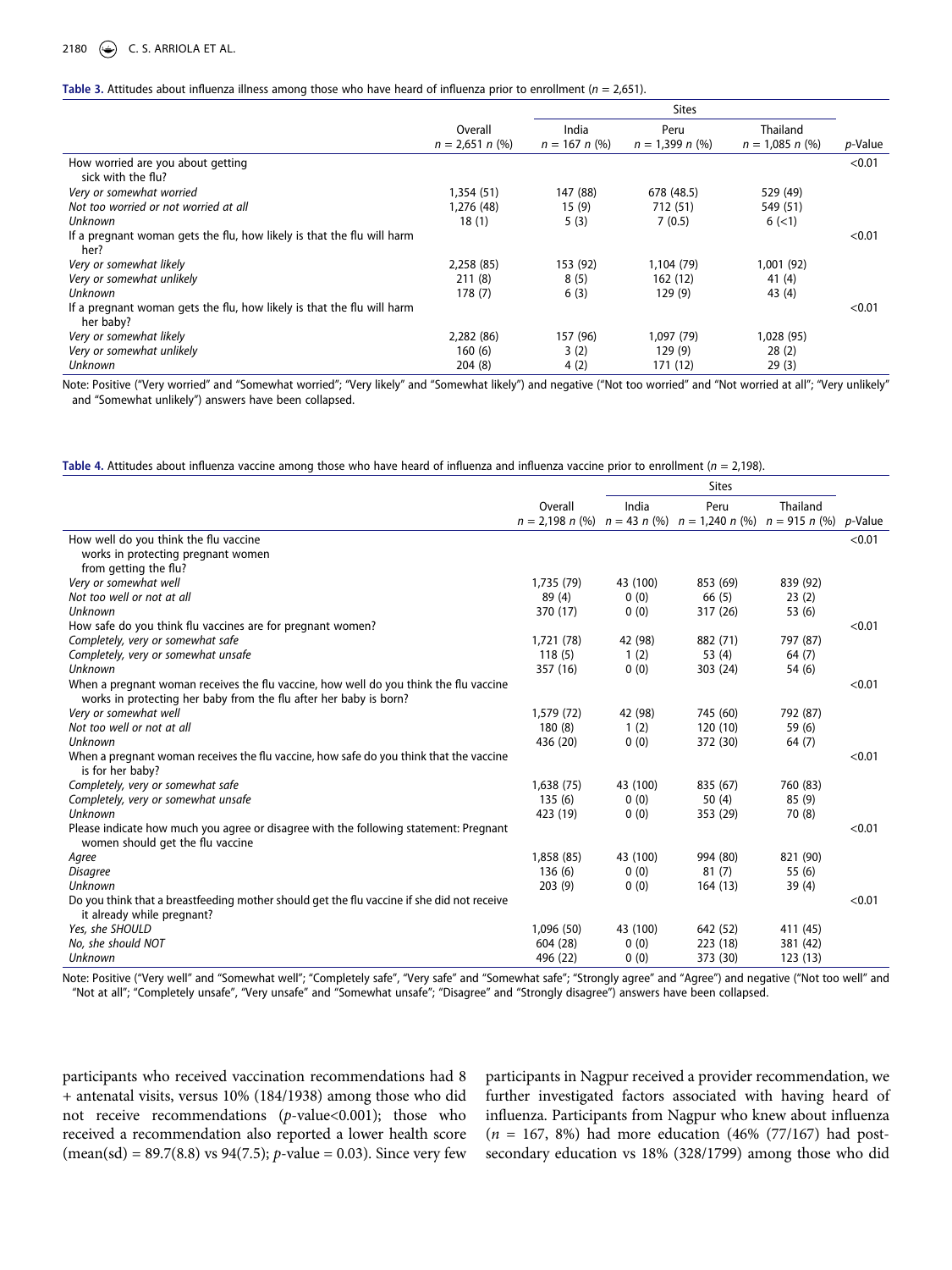<span id="page-7-0"></span>Table 5. Predictors for influenza vaccination among pregnant women, crude OR, adjusted OR (using Peru data only (n = 1,240), with self-reported or verified vaccination variable as dependent variable).

|                                                                                        | Vaccinated<br>n(%)  | Unvaccinated<br>n(%) | Crude OR (95%<br>CI)    | Adjusted OR (95%<br>CI |
|----------------------------------------------------------------------------------------|---------------------|----------------------|-------------------------|------------------------|
| All                                                                                    | 733 (59)            | 507 (41)             |                         |                        |
| Age-group                                                                              |                     |                      |                         |                        |
| $18 - 34$                                                                              | 605 (83)            | 419 (83)             | Ref                     | Ref                    |
| $\geq$ 35                                                                              | 128 (17)            | 88 (17)              | 1.04(0.75, 1.45)        | 1.34 (0.89,2.01)       |
| Education                                                                              |                     |                      |                         |                        |
| None/Primary                                                                           | 45 (6)              | 30(6)                | Ref                     | Ref                    |
| Secondary                                                                              | 412 (56)            | 296 (58)             | 0.81(0.46, 1.44)        | 0.74(0.37, 1.46)       |
| Post-secondary/University<br>Marital status                                            | 276 (38)            | 180 (36)             | 0.85(0.48, 1.52)        | 0.75(0.36, 1.54)       |
| Married/living together                                                                | 622 (85)            | 426 (84)             | Ref                     | Ref                    |
| Single/Divorced/Separated/Widow                                                        | 109 (15)            | 81 (16)              | 0.93(0.65, 1.32)        | 0.85(0.55, 1.31)       |
| Occupation                                                                             |                     |                      |                         |                        |
| Does not work outside home                                                             | 510 (70)            | 360 (71)             | Ref                     | Ref                    |
| Works outside home                                                                     | 222 (30)            | 147 (29)             | 0.97(0.73, 1.27)        | 0.79(0.57,1.09)        |
| Has health insurance                                                                   | 556 (76)            | 358 (71)             | 1.24(0.93, 1.64)        | 1.23(0.88, 1.73)       |
| Monthly per capita income                                                              |                     |                      |                         |                        |
| Below poverty line                                                                     | 409 (56)            | 305 (60)             | Ref                     | Ref                    |
| Above poverty line                                                                     | 324 (44)            | 202 (40)             | 1.25 (0.97,1.62)        | 1.38 (1.01,1.88)       |
| Number of people living in the household                                               |                     |                      |                         |                        |
| $0 - 2$                                                                                | 355 (48)            | 252 (50)             | Ref                     | Ref                    |
| $3 - 4$                                                                                | 223 (30)            | 170 (34)             | 0.97(0.74, 1.29)        | 1.19(0.82, 1.73)       |
| $5+$                                                                                   | 153 (21)            | 81 (16)              | 1.25(0.88, 1.77)        | 1.27 (0.84,1.92)       |
| Number of ANC visits during pregnancy<br>$0 - 4$                                       | 183 (25)            | 167 (33)             | Ref                     | Ref                    |
| $5 - 7$                                                                                | 237 (32)            | 140 (28)             | 1.69 (1.23,2.32)        | 1.43 (0.99,2.07)       |
| 8+                                                                                     | 301 (41)            | 157 (31)             | 1.75 (1.29,2.38)        | 2.41 (1.39, 2.87)      |
| Number of children                                                                     |                     |                      |                         |                        |
| 0                                                                                      | 346 (47)            | 214 (42)             | 1.47 (1.06,2.04)        | 1.96(1.23,3.12)        |
| 1                                                                                      | 250 (34)            | 170 (34)             | 1.28(0.91, 1.8)         | 1.61(1,2.58)           |
| $2+$                                                                                   | 134 (18)            | 122 (24)             | Ref                     | Ref                    |
| <b>Gestational diabetes</b>                                                            | 16(2)               | 15(3)                | 0.64(0.31, 1.32)        | 0.56(0.23, 1.34)       |
| Gestational hypertension                                                               | 41 (6)              | 30(6)                | 0.95(0.58, 1.58)        | 1.22(0.68, 2.22)       |
| Any chronic condition                                                                  | 20(3)               | 9(2)                 | 1.96 (0.77,4.99)        | 2.16 (0.71,6.64)       |
| Previously vaccinated against influenza                                                | 261 (36)            | 170 (34)             | 1.07(0.82, 1.38)        | 1.02(0.75, 1.38)       |
| Receipt of influenza vaccination recommendation                                        | 568 (77)            | 161 (32)             | 7.55 (5.69,10.0)        | 8.25 (6.11,11.14)      |
| Self-perceived health score, Median (interquartile range: 0.25, 0.75)                  | 70 (50,80)          | 70 (60,85)           | 0.99(0.99,1.00)         | 0.99(0.99,1.00)        |
| Worried about getting sick with influenza                                              |                     |                      |                         |                        |
| Very or somewhat worried                                                               | 360 (49)            | 246 (49)             | 0.98(0.77, 1.26)        | 0.8(0.59,1.09)         |
| Not worried<br>Unknown                                                                 | 369 (50)<br>4(0.55) | 258 (51)<br>2(0.4)   | Ref<br>2.57 (0.29,23.1) | Ref<br>5.5 (0.46,65.9) |
| Perception that influenza could harm a pregnant woman                                  |                     |                      |                         |                        |
| Very or somewhat likely                                                                | 582 (79)            | 397 (78)             | 1.09(0.74, 1.6)         | 1.04 (0.62,1.74)       |
| Very or somewhat unlikely                                                              | 85 (12)             | 61 (12)              | Ref                     | Ref                    |
| Unknown                                                                                | 63(9)               | 48 (9)               | 0.99(0.57,1.71)         | 0.89(0.42, 1.89)       |
| Perception that influenza could harm her baby                                          |                     |                      |                         |                        |
| Very or somewhat likely                                                                | 581 (79)            | 398 (79)             | 0.96(0.62, 1.47)        | 1.17 (0.65,2.09)       |
| Very or somewhat unlikely                                                              | 65 (9)              | 48 (9)               | Ref                     | Ref                    |
| Unknown                                                                                | 86 (12)             | 61 (12)              | 0.98(0.57,1.69)         | 1.2 (0.57,2.53)        |
| Perception of protection provided by influenza vaccine for pregnant women              |                     |                      |                         |                        |
| Very or somewhat well                                                                  | 508 (69)            | 345 (68)             | 1.32 (0.74,2.34)        | 1.13(0.53, 2.41)       |
| Not too well or not at all                                                             | 31(4)               | 35(7)                | Ref                     | Ref                    |
| Unknown                                                                                | 193 (26)            | 124 (24)             | 1.41 (0.76,2.59)        | 1.52(0.66, 3.5)        |
| Perception of protection provided by maternal receipt of influenza vaccine for<br>baby |                     |                      |                         |                        |
| Very or somewhat well                                                                  | 444 (61)            | 301 (59)             | 1.46 (0.95,2.24)        | 1.18 (0.67,2.08)       |
| Not too well or not at all                                                             | 58 (8)              | 62 (12)              | Ref                     | Ref                    |
| Unknown                                                                                | 229 (31)            | 143 (28)             | 1.53 (0.96,2.42)        | 1.33 (0.69,2.58)       |
| Perception of influenza vaccination safety for pregnant women                          |                     |                      |                         |                        |
| Completely, very or somewhat safe                                                      | 526 (72)            | 356 (70)             | 0.93(0.48, 1.79)<br>Ref | 0.72(0.3, 1.71)<br>Ref |
| Completely, very or somewhat unsafe<br>Unknown                                         | 28(4)<br>178 (24)   | 25(5)<br>125 (25)    | 0.93(0.46, 1.84)        | 0.53(0.21, 1.36)       |
| Perception of maternal influenza vaccination safety for baby                           |                     |                      |                         |                        |
| Completely, very or somewhat safe                                                      | 497 (68)            | 338 (67)             | 1.46 (0.75,2.83)        | 2.23(0.95,5.25)        |
| Completely, very or somewhat unsafe                                                    | 25(3)               | 25(5)                | Ref                     | Ref                    |
| Unknown                                                                                | 210 (29)            | 143 (28)             | 1.56 (0.79,3.11)        | 2.29 (0.91,5.74)       |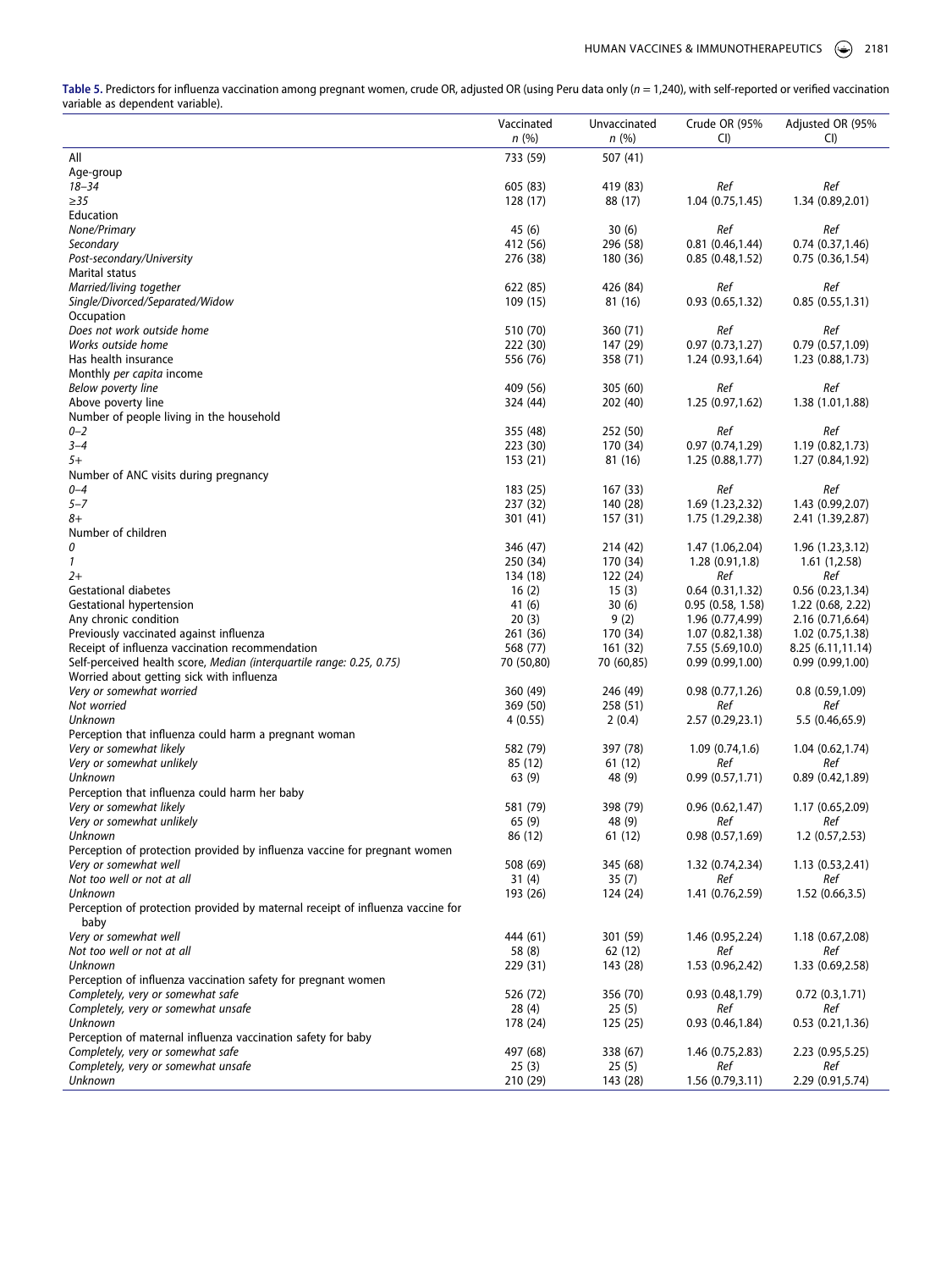not receive a recommendation ( $p$ -value<0.001)), were more likely to be insured (14% (23/167) vs 8% (144/1799);  $p$ -value = 0.01), were more likely to have a chronic condition (9% (15/167) vs 4% (73/1799); p-value = 0.006) and reported a lower health score (mean(sd) =  $92.8(9.7)$  vs  $94.2(7.3)$ ;  $p$ -value = 0.02; Supplementary Tables A1-A3).

#### **Discussion**

We assessed knowledge, attitudes and practices related to influenza and influenza vaccination among >4,000 pregnant women in one low middle-income country and two upperincome countries with varying influenza vaccination policies for pregnant women. We observed substantial differences regarding influenza and influenza vaccination knowledge, attitudes and practices across sites. In Lima and Bangkok, where influenza vaccination recommendations for pregnant women began 7 y prior to the study, the majority of women had heard of influenza but vaccination rates differed with half of women in Lima vaccinated compared to only 3% in Bangkok. In contrast, in Nagpur where vaccination recommendations began 2 y prior to this study, less than 1 in 10 women had heard of influenza and only 1% received vaccine. Despite significant differences in demographic and socioeconomic characteristics in the three country populations, most participants across sites who were aware of influenza prior to study enrollment believe they and their infants are at risk of influenza and related complications and believe influenza vaccination is safe and effective.

<span id="page-8-4"></span><span id="page-8-3"></span><span id="page-8-1"></span>Consistent with prior studies, $7-9,30-34$  healthcare provider recommendation was a strong predictor of influenza vaccine receipt among women in Lima, further supported by data from 2016 where 50 of 54 pregnant women interviewed in three different regions of Peru, agreed that doctor's recommendation for influenza vaccination was very important to them.<sup>[19](#page-10-1)</sup> Although we did not ask whether women in our study received an offer of influenza vaccination, 80% of those vaccinated received the vaccine at study hospitals, which is consistent with other studies that suggest provider offer and availability of vaccine are important in a pregnant woman's decision to receive vaccine.<sup>[7,](#page-9-3)35–37</sup> Our findings highlight potential opportunities to increase influenza vaccine uptake among pregnant women by providing education and training to health-care providers regarding the benefits and safety of vaccinating pregnant women and by making influenza vaccine accessible in the antenatal care setting. In prior studies among health-care personnel in Thailand and India, providers infrequently offered influenza vaccine to pregnant women, leading to a demand for education and training among providers about influenza and influenza vaccination. $8,9,38$  $8,9,38$  $8,9,38$  $8,9,38$  Increased knowledge and awareness for health-care personnel regarding the risk of influenza infection for both pregnant women and their infants have been associated with increased recommendations for vaccination and higher coverage among pregnant women. $31$ 

<span id="page-8-7"></span><span id="page-8-6"></span>Higher numbers of antenatal visits have also been associated with influenza vaccination;<sup>30</sup> however, more contact with a provider may act as a confounder for provider offer of vaccination given the increased opportunity to be offered vaccination.<sup>7</sup> Furthermore, in this study, self-reported worry about getting influenza disease during pregnancy and perceived safety and effectiveness of influenza vaccine were not associated with receipt of influenza vaccination among participants in Lima, which differs from studies of intention to be vaccinated and receipt of influenza vaccination reported in KAP studies done in the  $US^{39-41}$  and a recent study of post-partum women in four middle-income countries;<sup>42</sup> however, a previous KAP study in Thailand also did not find the expected associations between influenza-related con-cerns and vaccination.<sup>[8](#page-9-7)</sup> Unfortunately, given the limited amount of information on KAP and vaccination among pregnant women in low- and middle-income countries, we lack comparable studies to aid us in interpreting our null findings. Our difference in results may also be partially explained by the fact that regardless of what the study participants think or perceive of influenza and influenza vaccination, the action of receiving the vaccine is largely influenced by a health-care provider's recommendation and probably the ability to offer it at that time.

<span id="page-8-0"></span>Women in Nagpur and Bangkok had positive perceptions about vaccine safety and effectiveness – among those who knew about influenza and influenza vaccine prior to study enrollment. Moreover, a 2012–2013 survey of 1000 pregnant women in northern India found that despite not being vaccinated and no familiarity with influenza vaccine recommendations, all of the women agreed to vaccination if it were recommended or offered by a trusted healthcare provider and if they were informed of the vaccine safety during pregnancy.[38](#page-10-12) In our study, only 8% of the Indian participants were aware of influenza and only 2% of influenza vaccine.

<span id="page-8-5"></span><span id="page-8-2"></span>Several limitations should be considered when interpreting our findings. First, we were only able to perform an analysis of factors associated with vaccination with data from Lima because less than 5% of the participants from Nagpur and Bangkok received vaccine during pregnancy. Nonetheless, the findings from the analysis of the Lima site were consistent with the literature, $7-9,30-34$  where vaccination recommendation by health-care providers remains a key predictor for vaccination among pregnant women. Second, while our surveys were based on the standardized surveys assessing KAPs, we may have missed other variables that could be associated with vaccination like offer and availability of influenza vaccine.<sup>[7](#page-9-3),30</sup> For example, pregnant women receiving care from clinicians who are well informed about influenza and promote influenza vaccination among pregnant women may be more likely to be vaccinated compared to pregnant women receiving care from clinicians who do not promote vaccination. Third, sites are located in countries with different timing and vaccination recommendation policies, and participants at sites presented different sociodemographic characteristics which made it harder to pool data for analyses, as we originally planned. Therefore, we present the data overall and by site.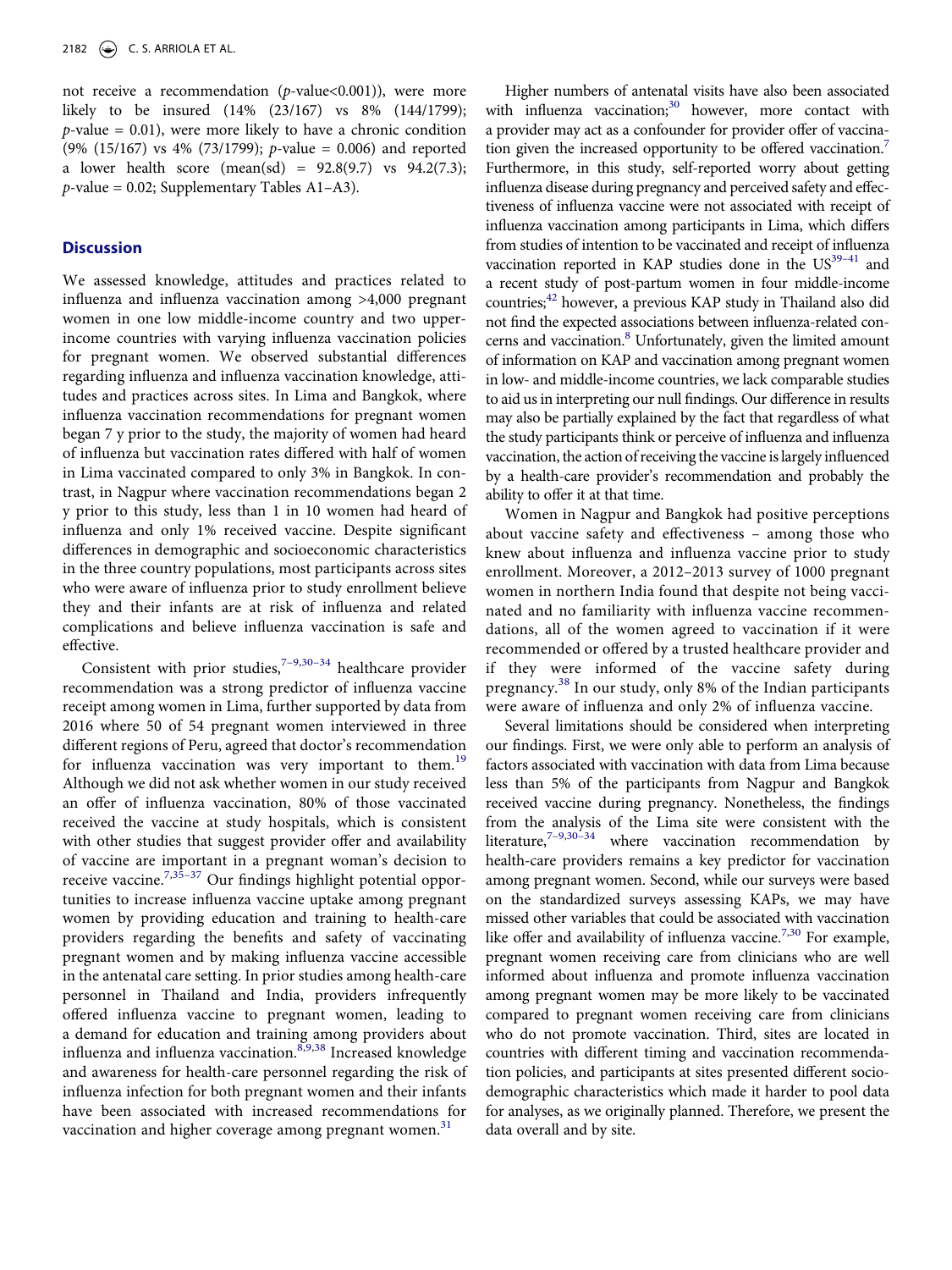In conclusion, a substantial percentage of pregnant women had not heard about the risks of influenza and the benefits of influenza vaccination. However, pregnant women who have heard of influenza are aware of the risk that influenza poses to them and their infants. Health-care provider recommendation for vaccination is strongly associated with receipt of vaccination. Antenatal visits are opportunities for pregnant women to receive a recommendation to vaccinate from a health-care provider, to be offered influenza vaccination and to make an informed decision to protect their health and the health of their offspring.

# **Acknowledgments**

Open Access funding provided by the Qatar National Library.

# **Disclosure of potential conflicts of interest**

The authors have no conflicts of interest to declare.

#### **Disclaimers**

The findings and conclusions in this report are those of the authors and do not necessarily represent the views of the Centers for Disease Control and Prevention. The views expressed in this article are those of the authors and do not necessarily reflect the official policy or position of the Department of the Navy, Department of Defense, nor the United States Government.

Y.T., G.S., C.S.A, W.M., J.A.M., S.S., S.G., M.T.G, and F.S.D. are employees of the U.S. Government. This work was prepared as part of their official duties. Title 17 U.S.C. § 105 provides that 'Copyright protection under this title is not available for any work of the United States Government'. Title 17 U.S.C. § 101 defines a U.S. Government work as a work prepared by a military service member or employee of the U.S. Government as part of that person's official duties.

#### **Funding**

This study was funded by the U.S. Centers for Disease Control and Prevention through the following funding mechanisms: Cooperative Agreement 1U01GH002084 with Thailand Ministry of Public Health; Interagency Agreements 16FED1612328, 17FED1712076, and 18FED1812054IPD with the U.S. Naval Medical Research Unit No. 6; and Contract # HHSD2002013M53890B with Abt Associates.

#### **ORCID**

Fatimah S. Dawood **b** http://orcid.org/0000-0002-6609-376X Kunal Kurhe D http://orcid.org/0000-0002-6032-8943 Meredith G. Wesley **b** http://orcid.org/0000-0003-3408-0523 Tana Brummer **b** http://orcid.org/0000-0003-4135-2259 Joan Neyra **b** http://orcid.org/0000-0003-3708-9750 Archana Patel D http://orcid.org/0000-0002-2558-7421 Savita Bhargav **b** http://orcid.org/0000-0003-4718-3927 Yeny O. Tinoco **b** http://orcid.org/0000-0003-3181-2178

#### **References**

- <span id="page-9-0"></span>1. Harris JW. Influenza occurring in pregnant women. JAMA. [1919;](#page-2-6)72:978–80. doi:[10.1001/jama.1919.02610140008002](https://doi.org/10.1001/jama.1919.02610140008002).
- 2. Neuzil KM, Reed GW, Mitchel EF, Simonsen L, Griffin MR. Impact of influenza on acute cardiopulmonary hospitalizations

in pregnant women. Am J Epidemiol. 1998;148(11):1094–102. doi:[10.1093/oxfordjournals.aje.a009587](https://doi.org/10.1093/oxfordjournals.aje.a009587).

- 3. Karlsson EA, Marcelin G, Webby RJ, Schultz-Cherry S. Review on the impact of pregnancy and obesity on influenza virus infection. Influenza Other Respir Viruses. 2012;6:449–60.
- 4. Somerville LK, Basile K, Dwyer DE, Kok J. The impact of influenza virus infection in pregnancy. Future Microbiol. 2018;13:263–74. doi:[10.2217/fmb-2017-0096](https://doi.org/10.2217/fmb-2017-0096).
- <span id="page-9-1"></span>5. World Health Organization. Vaccines against influenza WHO position paper - November 2012. Weekly Epidemiol Record. [2012;](#page-2-7)47:461–76.
- <span id="page-9-2"></span>6. Ortiz JR, Perut M, Dumolard L, Wijesinghe PR, Jorgensen P, Ropero AM, Danovaro-Holliday MC, Heffelfinger JD, Tevi-Benissan C, Teleb NA, et al. A global review of national influenza immunization policies: analysis of the 2014 WHO/UNICEF Joint Reporting Form on immunization. Vaccine. [2016](#page-2-8);34(45):5400–05. doi:[10.1016/j.vaccine.2016.07.045.](https://doi.org/10.1016/j.vaccine.2016.07.045)
- <span id="page-9-3"></span>7. Arriola CS, Vasconez N, Bresee J, Ropero AM, N. Ministry of Civic Power for Health of Nicaragua. Knowledge, attitudes and practices about influenza vaccination among pregnant women and healthcare providers serving pregnant women in Managua, Nicaragua. Vaccine. [2018](#page-2-9);36(25):3686–93. doi:[10.1016/j.vaccine.2018.05.013](https://doi.org/10.1016/j.vaccine.2018.05.013).
- <span id="page-9-7"></span>8. Ditsungnoen D, Greenbaum A, Praphasiri P, Dawood FS, Thompson MG, Yoocharoen P, Lindblade KA, Olsen SJ, Muangchana C. Knowledge, attitudes and beliefs related to seasonal influenza vaccine among pregnant women in Thailand. Vaccine. [2016](#page-8-0);34(18):2141–46. doi:[10.1016/j.vaccine.2016.01.056](https://doi.org/10.1016/j.vaccine.2016.01.056).
- <span id="page-9-8"></span>9. Praphasiri P, Ditsungneon D, Greenbaum A, Dawood FS, Yoocharoen P, Stone DM, Olsen SJ, Lindblade KA, Muangchana C. Do Thai physicians recommend seasonal influenza vaccines to pregnant women? A cross-sectional survey of physicians' perspectives and practices in Thailand. PLoS One. [2017](#page-8-1);12(1):e0169221. doi:[10.1371/](https://doi.org/10.1371/journal.pone.0169221)  [journal.pone.0169221](https://doi.org/10.1371/journal.pone.0169221).
- 10. Myers KL. Predictors of maternal vaccination in the United States: an integrative review of the literature. Vaccine. 2016;34 (34):3942–49. doi:[10.1016/j.vaccine.2016.06.042.](https://doi.org/10.1016/j.vaccine.2016.06.042)
- 11. Yuen CY, Tarrant M. Determinants of uptake of influenza vaccination among pregnant women - a systematic review. Vaccine. 2014;32(36):4602–13. doi:[10.1016/j.vaccine.2014.06.067](https://doi.org/10.1016/j.vaccine.2014.06.067).
- 12. Pulatoglu C, Turan G. Women's knowledge and beliefs towards vaccination for influenza during pregnancy in Turkey and underlying factors of misinformation: a single-centre cross-sectional study. Cent Eur J Public Health. 2020;28(2):124–29. doi:[10.21101/](https://doi.org/10.21101/cejph.a5907)  [cejph.a5907.](https://doi.org/10.21101/cejph.a5907)
- 13. Gonzalez-Block MA, Arroyo-Laguna J, Rodriguez-Zea B, Pelcastre-Villafuerte BE, Gutiérrez-Calderón E, Díaz-Portillo SP, Puentes-Rosas E, Sarti E. The importance of confidence, complacency, and convenience for influenza vaccination among key risk groups in large urban areas of Peru. Hum Vaccin Immunother. 2020;1–10. doi:[10.1080/21645515.2020.1777821](https://doi.org/10.1080/21645515.2020.1777821).
- 14. Wang J, Sun D, Abudusaimaiti X, Vermund SH, Li D, Hu Y. Low awareness of influenza vaccination among pregnant women and their obstetricians: a population-based survey in Beijing, China. Hum Vaccin Immunother. 2019;15(11):2637–43. doi:[10.1080/](https://doi.org/10.1080/21645515.2019.1596713)  [21645515.2019.1596713.](https://doi.org/10.1080/21645515.2019.1596713)
- <span id="page-9-4"></span>15. Dawood FS, Hunt D, Patel A, Kittikraisak W, Tinoco Y, Kurhe K, Soto G, Hombroek D, Garg S, Chotpitayasunondh T, et al. The Pregnancy and Influenza Multinational Epidemiologic (PRIME) study: a prospective cohort study of the impact of influenza during pregnancy among women in middle-income countries. Reprod Health. [2018](#page-2-10);15(1):159. doi:[10.1186/s12978-018-0600-x](https://doi.org/10.1186/s12978-018-0600-x).
- <span id="page-9-5"></span>16. Owusu JT, Prapasiri P, Ditsungnoen D, Leetongin G, Yoocharoen P, Rattanayot J, Olsen SJ, Muangchana C. Seasonal influenza vaccine coverage among high-risk populations in Thailand, 2010-2012. Vaccine. [2015](#page-3-1);33(5):742–47. doi:[10.1016/j.vaccine.2014.10.029.](https://doi.org/10.1016/j.vaccine.2014.10.029)
- <span id="page-9-6"></span>17. Ropero-Alvarez AM, Kurtis HJ, Danovaro-Holliday MC, Ruiz-Matus C, Andrus JK. Expansion of seasonal influenza vaccination in the Americas. BMC Public Health. [2009](#page-3-2);9:361. doi:[10.1186/](https://doi.org/10.1186/1471-2458-9-361)  [1471-2458-9-361](https://doi.org/10.1186/1471-2458-9-361).